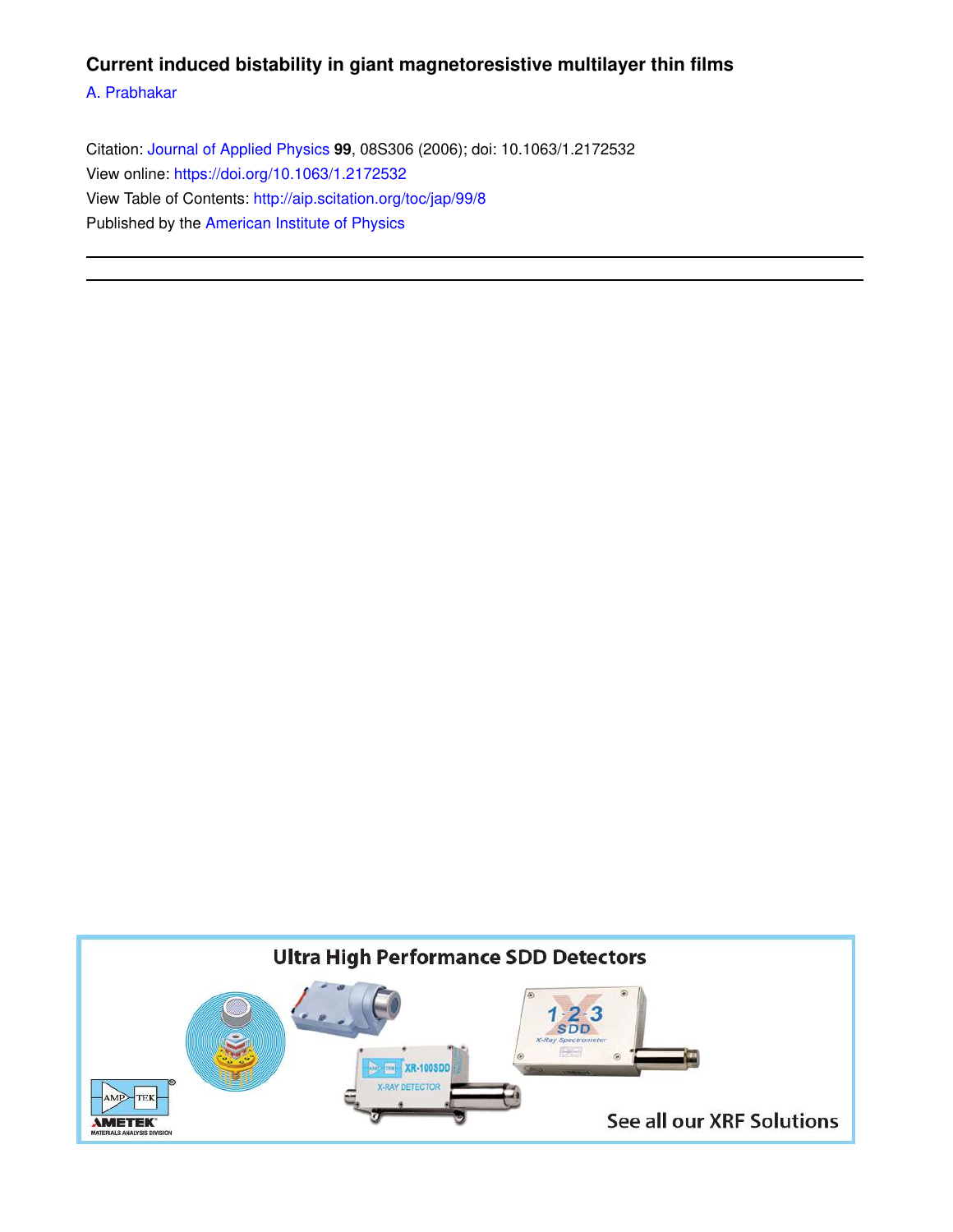# **Current induced bistability in giant magnetoresistive multilayer thin films**

A. Prabhakar<sup>a)</sup>

*Department of Electrical Engineering, Indian Institute of Technology, Chennai 600036, India*

Presented on 3 November 2005; published online 24 April 2006-

The low frequency noise observed in giant magnetoresistive (GMR) sensors exhibited a bistability at certain critical values of bias current. As the sensor oscillated between the two states of a bistable system, the power spectral density (PSD) of the noise showed two peaks; a narrow low frequency peak corresponding to twice the average residence time in a bistable system and a broad high frequency peak corresponding to intrawell vibration. The peaks were visible in the PSD even when the bistability was not pronounced in a time trace. The PSD showed deviations from a Lorentzian behavior indicating that the energy minima and the barrier between them depended on the bias current. A simple analytic model was developed to describe the change in the energy of the system with bias current. The model was based on the physical structure of the sensor and the estimated path of current flow. At particular current induced bias field values, the system was described by multiple energy minima permitting thermal noise excitation of the free layer magnetization. © *2006 American Institute of Physics*. DOI: 10.1063/1.2172532

## **I. INTRODUCTION**

Noise in magnetoresistive sensors (MR) has been of continuing interest to researchers.<sup>1,2</sup> Noise has been characterized as  $1/f$  type of flicker noise, random telegraph noise  $(RTN)$ , popcorn noise, and base line noise.<sup>3–6</sup> The name chosen is often reflective of the frequency or time domain measurement process, although the physical mechanism that manifests itself as noise can sometimes be traced to the same source.<sup>6</sup> Tunnel MR sensors with smaller volumes and higher operating frequencies have a greater susceptibility to failure due to excessive noise.<sup>7</sup>

Evidence of RTN in giant magnetoresistive (GMR) readback sensors has serious implications to a recording channel and has evoked much attention.<sup>8,9</sup> There have been attempts to characterize such noise in both the frequency and time domain.<sup>10,11</sup> However, theoretical attempts to understand this phenomenon have been limited to thermal activation models that predict the energy difference between two states based on their respective lifetimes.<sup>2,12</sup> Magnetic stochastic resonance (SR) in a bistable system was predicted using the solutions to the Landau-Lifshitz-Gilbert equation.<sup>13</sup> Recent work on hexagonal spin-valve nanopillars has demonstrated that the spin-momentum transfer can also induce bistability.<sup>14</sup>

Studies on RTN have indicated the presence of bistable magnetic states with the residence time in each state being affected by factors such as temperature and defects in the film stacks.<sup>2,6,15</sup> The bias current in a GMR sensor can be used to localize the magnetic defects to the free or pinned layers of the multilayer stack.<sup>16</sup> We expand this work and use the bias current to vary the magnetic state of the sensor until RTN was observed. The power spectral density (PSD) as a function of bias current showed a peak easily identified as

the characteristic peak for interwell hopping, opening the possibility of explaining base line shifts as a manifestation of stochastic resonance in bistable systems.<sup>17</sup>

### **II. EXPERIMENTAL OBSERVATIONS**

The noise traces of an unstable GMR sensor are shown in Fig. 1 for the two cases when the bias currents were 5 and 7 mA. Similar noise traces of 20*K* samples each were captured with 1 ns sampling time on a Lecroy LC574AL digital oscilloscope as the head was flying on a spin stand. The bias current to the device was increased from 5 to 9 mA. The noise reached its maximum peak to peak amplitude at a bias current of 7 mA. Despite the noise trace showing evidence of RTN, its variance when calculated using the voltages in one metastable state showed no appreciable difference in value.

The PSD of the noise with increasing bias current is shown in Fig. 2 along with a  $1/f$  curve provided as a reference. The activation peak identified corresponding to intrawell vibration is evident even at 5 and 9 mA of bias cur-



FIG. 1. Noise traces of the GMR sensor. The noise is similar for 5 and 9 mA of bias current.

a)Electronic mail: anilpr@iitm.ac.in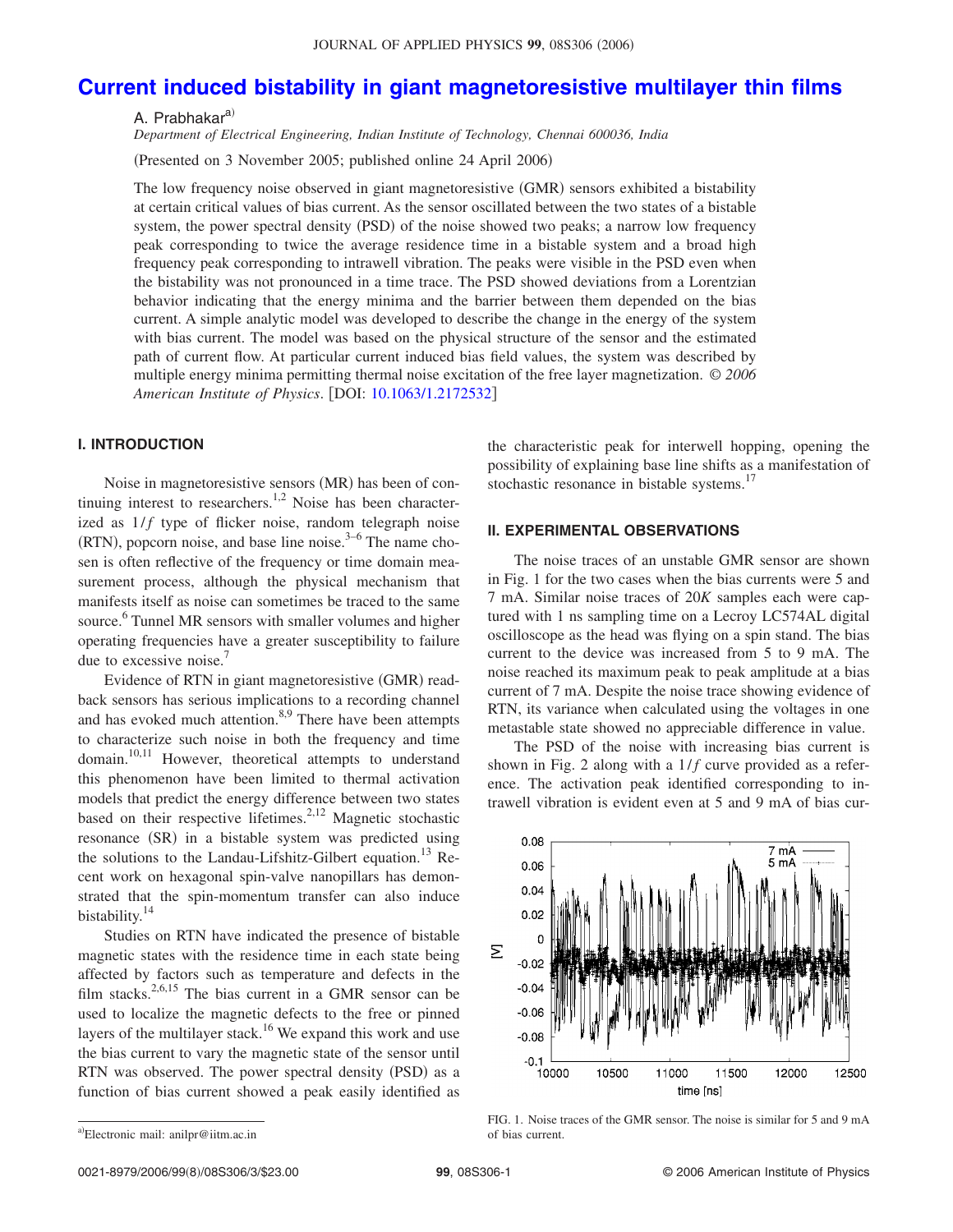

FIG. 2. Power spectral density of noise as a function of increasing bias current. The  $1/f$  noise is as a reference.

rent, when there was no evidence of RTN in the noise trace. The low frequency peak corresponds to interwell hopping and is appropriately named the liberation peak. Thus the PSD manages to effectively capture the bistable nature of the sensor even when the difference between the energy states is minimal. The frequency of the liberation peak around 3 MHz corresponds to approximately twice the average residence time of 0.2  $\mu$ s that was observed from the noise trace with the 7 mA bias current. The primary difference between this experiment and other works where the Arrhenius model is used to describe RTN is that the bistability appears to be triggered by a change in bias current. Since the noise variance in one state does not appear to increase significantly with increasing current, it is unlikely that the bistability is solely a manifestation of an increase in temperature.

When the residence times in the two states of a bistable system are equal but independent of each other, we expect the PSD to have the Lorentzian form $14$ 

$$
S(\omega) = \frac{\Delta V}{4\pi} \frac{1}{1 + \omega^2 \tau^2},\tag{1}
$$

where  $\tau \approx 0.2 \mu s$  is the average residence time. Since the observed PSD does not follow a simple Lorentzian behavior, we infer that the the energy of the states and the potential barrier between them inhibiting fluctuations are functions of the current induced bias field.

#### **III. CURRENT INDUCED BISTABILITY**

In the simplest possible model for the GMR element in a recording head, the multilayer film stack is reduced to three layers consisting of a free layer (which rotates on the application of an external field), a spacer layer (usually Cu), and a pinned layer (usually coupled to an antiferromagnet). A current is applied to the film stack via leads that form an overlay at the sides of the film stack. While the GMR effect depends on the relative distribution of the spin-dependent conduction electrons in the film stack, it is often assumed that most of the current flows through the Cu spacer layer which has the highest conductivity. By neglecting the magnetoresistive effects of the multilayers, we obtained a first approximation to the path taken by the bias current. The approximate path was determined using a finite-element software package and is shown by the arrows in the side view of the device. The bias magnetic field associated with this current lies in the plane of the film. Note that voltage across the device, to lowest order, is determined by the magnetization of the central part of the free layer (region 2) while the edges of the free layer (regions 1 and 3) have second order contributions. Hence, we assumed that the optimal bias current  $(I_b)$  is chosen such that the magnetization in region 2 is parallel to the easy axis of the film, as shown in Fig. 3.

Consider the case of three magnetization vectors  $(\overline{M}_i, i=1, 3)$  coupled to each other via a magnetostatic interaction  $(E_D)$  as well as an exchange interaction  $(E_J)$  between adjacent neighbors, such that

$$
E_D = -\sum_{i=1}^3 \overline{M}_i \left[ \sum_{i \neq j} \overline{\overline{D}}_{ij} \cdot \overline{M}_j + \frac{1}{2} \overline{\overline{D}}_{ii} \cdot \overline{M}_i \right],
$$
 (2)

$$
E_J = -J[\bar{M}_1 \cdot \bar{M}_2 + \bar{M}_2 \cdot \bar{M}_3],\tag{3}
$$

where  $\bar{D}_{ij}$  is a magnetostatic interaction matrix between the *i*th and the *j*th magnetization and *J* is the exchange coupling between nearest neighbors. The total energy of the system is obtained by adding the contributions from anisotropy *EA*and the external magnetic field  $(E_H)$ ,

$$
E_A = K \sum_{i=1}^{3} \sin^2 \theta_i,
$$
\n<sup>(4)</sup>



FIG. 3. Schematic of the device. The side view shows the estimated path of the bias current (arrows) and the associated bias magnetic field (circles). The top view shows a simplified spatial distribution of the magnetization.